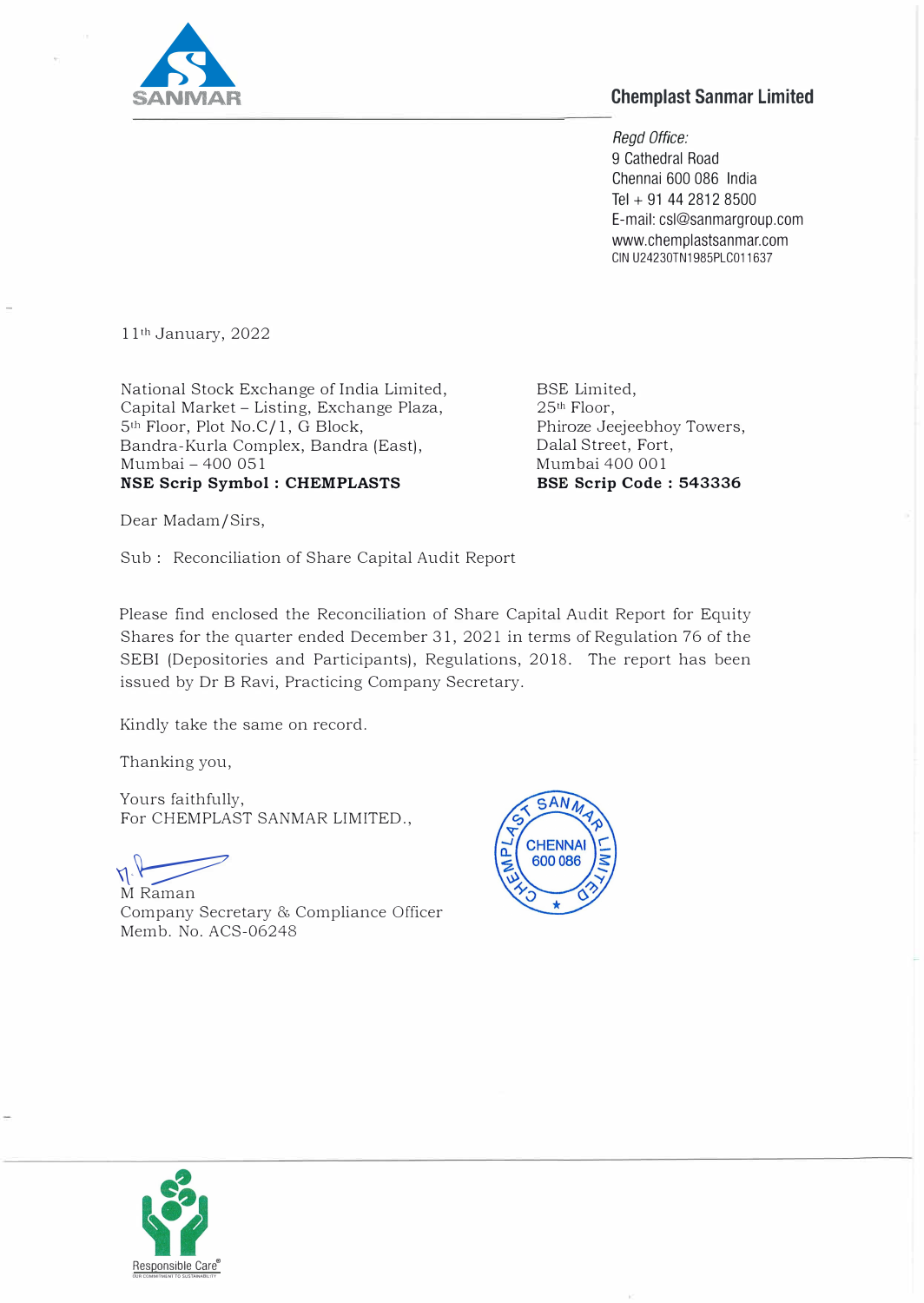## **B. RAVI & ASSOCIATES Company Secretaries**

 $\mathbf{e}$ 

 $\infty$ 

CHENNAL

600 086

Firm Regn No:<br>P2016TN052400

ANY SEC

 $\star$ 

RIES

"GURU NILAYAM" 42 (Old No.16) Rathinam Street,<br>Gopalapuram, Chennai 600 086. Phone: 044-28350517 / 28351055 email : bravics@gmail.com

| 1                 | For Quarter Ended                                                                                                                                                                                                                         | 31st December 2021                                                                                                                                                                                  |                                                                                                                    |  |
|-------------------|-------------------------------------------------------------------------------------------------------------------------------------------------------------------------------------------------------------------------------------------|-----------------------------------------------------------------------------------------------------------------------------------------------------------------------------------------------------|--------------------------------------------------------------------------------------------------------------------|--|
| $\overline{a}$    | <b>ISIN</b>                                                                                                                                                                                                                               | <b>INIZI88A01050</b>                                                                                                                                                                                |                                                                                                                    |  |
| 3                 | Face Value                                                                                                                                                                                                                                | Rs.5/- (Rupees Five only)                                                                                                                                                                           |                                                                                                                    |  |
| 4                 | Name of the Company                                                                                                                                                                                                                       | Chemplast Sanmar Limited                                                                                                                                                                            |                                                                                                                    |  |
| 5                 | Registered Office Address                                                                                                                                                                                                                 | No.9, Cathedral Road, Chennai 600 086                                                                                                                                                               |                                                                                                                    |  |
| $\left( \right)$  | Correspondence Address                                                                                                                                                                                                                    | No.9, Cathedral Road, Chennai 600 086                                                                                                                                                               |                                                                                                                    |  |
| 7                 | Telephone & Fax Nos.                                                                                                                                                                                                                      | Tel: +91 44 2812 8500 / 91 44 2812 8722<br>Fax: + 91 44 2811 2627<br>grd@sanmargroup.com<br>National Stock Exchange of India Limited<br><b>BSE Limited</b><br>Number of Shares<br>% of Total Issued |                                                                                                                    |  |
| 8<br>9            | Email address<br>Names of the Stock Exchanges where the<br>company's securities are listed                                                                                                                                                |                                                                                                                                                                                                     |                                                                                                                    |  |
| $\overline{1}$ () | <b>Issued Capital</b>                                                                                                                                                                                                                     | 15,81,09,574                                                                                                                                                                                        | Capital<br>$(1)(1)(1)$ <sup>0%</sup>                                                                               |  |
| H                 | Listed Capital (Exchange-wise) - (as per<br>company records)                                                                                                                                                                              | 15,81,09,574                                                                                                                                                                                        | $100.00\%$<br>$8.31\%$<br>91.69%                                                                                   |  |
| 12                | Held in dematerialised form in CDSL                                                                                                                                                                                                       | 1,31,46,111                                                                                                                                                                                         |                                                                                                                    |  |
| 13                | Held in dematerialised form in NSDL                                                                                                                                                                                                       | 14,49,63,463                                                                                                                                                                                        |                                                                                                                    |  |
| 14                | Physical                                                                                                                                                                                                                                  |                                                                                                                                                                                                     |                                                                                                                    |  |
| 15                | Total No.of shares (12+13+14)                                                                                                                                                                                                             | 15,81,09,574                                                                                                                                                                                        | 100.00%                                                                                                            |  |
| 16                | Reasons for difference if any, between<br>(10&11), (10&15), (11&15);                                                                                                                                                                      | Not Applicable                                                                                                                                                                                      |                                                                                                                    |  |
| 17                | Certifying the details of changes in share<br>auar ter<br>capital<br>during<br>the<br>under<br>consideration as per Table below:<br>Particulars***<br>No.of<br><b>Applied</b><br>shares<br>$/$ Not<br>Applied<br>$\int$ $\int$<br>listing | Listed on<br>Whether<br>StockExchanges<br>intimated<br>$10$ CDSL<br>(Specify)<br>Names)                                                                                                             | Whether<br>$ 1\rangle$<br>intimated<br>principle<br>to NSDL<br>approval<br>pending<br>for SF<br>(Specify<br>Names) |  |

B Ran 1